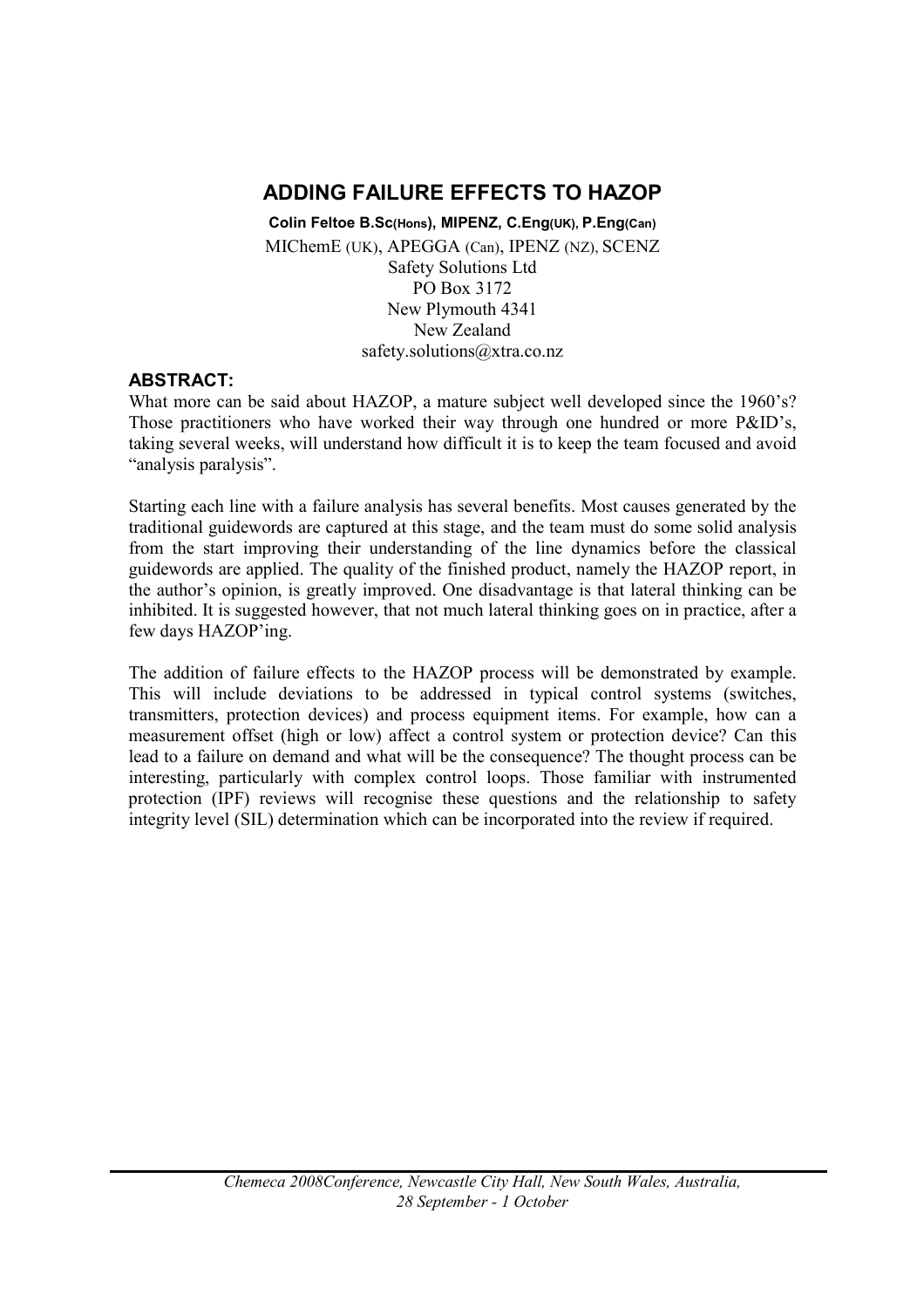## Introduction:

It is proposed that a list of failures be generated (as causes) and analysed for each line before the application of traditional HAZOP guidewords. This technique has been applied by the author for several years with positive feedback from clients who have suggested the method be shared. There are several benefits including:

- i. An initial list of pertinent causes is immediately and easily generated for the HAZOP team to tackle. This reduces the mental effort required for a long study.
- ii. An improved understanding by the team of the line dynamics.
- iii. Most of the issues raised by the traditional guidewords will have already been raised so only additional issues need addressing and documenting.
- iv. The likelihood of an omission is reduced, providing confidence that the HAZOP has been rigorously carried out. This is a subjective view supported by client feedback and the author's experience.
- v. The overall time required is not increased but may be reduced.

The views presented are those of the author having applied this method to approximately 100 HAZOP studies of varying size and are offered in the hope they will make HAZOPs more effective.

## Background:

HAZOP emerged as a diagnostic tool in the late 60's and has remained the preferred method for systematically identifying process plants hazards. It was initially used in the petrochemical/oil and gas industries but now can be found in many others including dairy, pulp and paper, power generation, mineral processing and mining. Some changes to the method have emerged over the years. One example is to batch (or sequential) processes.

Traditionally HAZOP involves the selection of a line on a P&ID. This line is interrogated by the application of guidewords such as more or less flow, pressure, temperature, level etc to generate causes of deviations from the design intent. The consequence associated with each cause is defined assuming any safeguards have failed. These (safeguards) are then identified to determine if the design is sufficiently robust. If not, an action results. Where a large number of action items are expected, a qualitative judgement of risk (assuming existing controls are in place) can be made, possibly using a matrix or even the gut judgement of the team. This enables the actions to be prioritised. Fig 1 shows a typical HAZOP worksheet.

|                | Fig 1 HAZOP WORKSHEET       |       |             |                |      |           |        |    |  |
|----------------|-----------------------------|-------|-------------|----------------|------|-----------|--------|----|--|
| Diagram:       |                             |       | Line No:1   | Design Intent: |      |           |        |    |  |
| Study<br>No.   | Process<br>Dev <sup>n</sup> | Cause | Consequence | Safeguards     | Risk | Act"<br># | Action | By |  |
| Line Comments: |                             |       |             |                |      |           |        |    |  |
|                |                             |       |             |                |      |           |        |    |  |
|                |                             |       |             |                |      |           |        |    |  |
|                |                             |       |             |                |      |           |        |    |  |
|                |                             |       |             |                |      |           |        |    |  |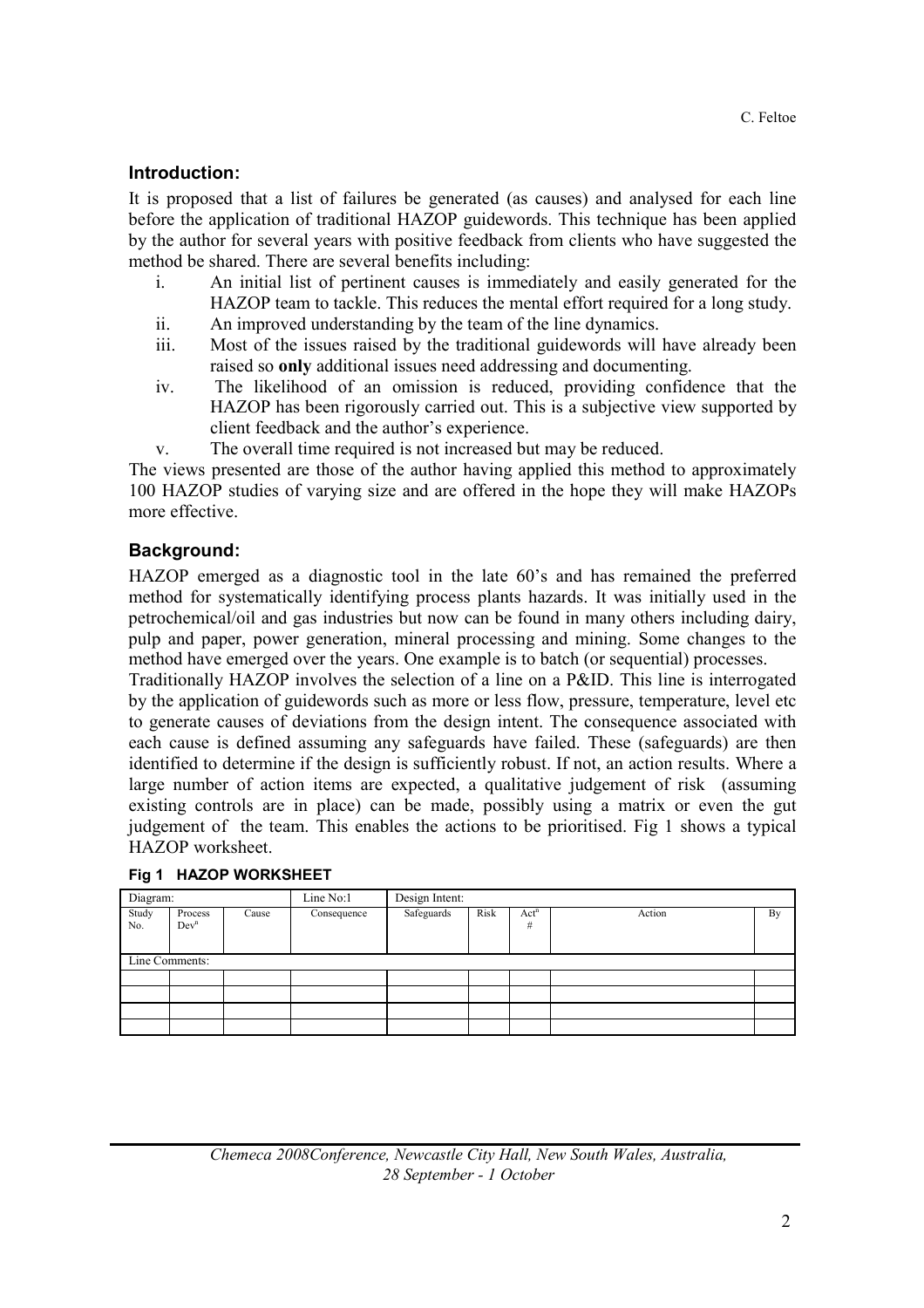#### Authors Definition of HAZOP:

"A systematic study, carried out by a team of persons experienced in aspects of the topic, using the line by line (or step by step) application of guidewords to identify all deviations from the design intent with undesirable effects for safety, operability or the environment." Some "truths" emerge which are not always appreciated.

#### Truth 1: HAZOP is not a design review.

A design review focuses on whether the design will functionally achieve its goal. It is success focused. A HAZOP tries to break the design by exploring failures, such as equipment, control systems and human errors. It is failure focussed. HAZOP requires a different mind set to a design review and, in the author's opinion, cannot run concurrently. If the design review has been inadequate then a good HAZOP will find it out. If design issues cannot be tabled the HAZOP will degenerate into a design review.

#### Truth 2: It is assumed that the protection systems have failed when identifying the "consequences".

To identify the hazard we must assume that the protection system has failed. We then identify the safeguard (for example a high level switch or an operator response) and then decide whether it is adequate to mitigate the hazard.

#### Truth 3: HAZOP will not extract knowledge which is not there:

HAZOP is a systematic way of extracting knowledge, but it can't extract what's not there. Some very interesting questions may still arise, but have the right questions been asked? Having the right knowledge in the team is essential. It helps to have a leader with a good engineering background, but independent of the project. His or her skill is in the application of the HAZOP technique. Process knowledge lies within the team.

#### Truth 4: HAZOP does not challenge the accuracy of the design.

The starting assumption is that all calculations and design decisions have been made correctly so a design error, such as wrongly sizing a valve or a pump, is not raised as a failure. These issues are covered by the design checks and balances.

#### Truth 5: The plant will be operated in accordance with the design philosophy.

While this is a HAZOP assumption, human error and human nature should not be ignored. In the fullness of time, knowledge of the design philosophy will be diluted and possibly forgotten. The design should be sufficiently robust to take account of this.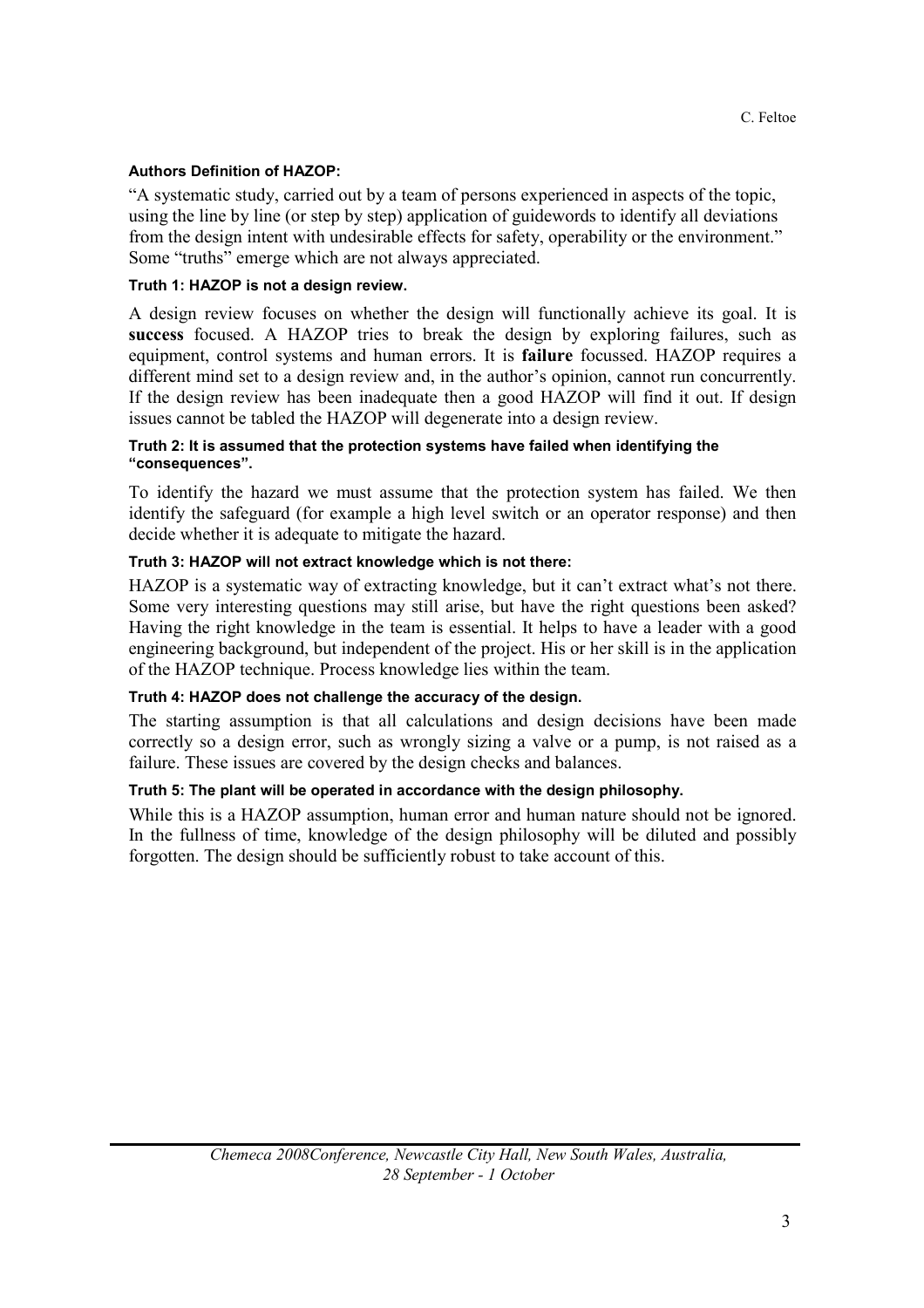### Application of Failure Effects

Individual effects have been discussed above. The following is an example of the failure causes generated before the application of the traditional guidewords of "High Flow" etc. This list can be generated quickly then all causes analysed before moving to the traditional HAZOP guidewords. While the causes may be repetitive, particularly for control systems, the analyses rarely are.

#### Process Description (Fig 3)

Feed, consisting of un-stabilised condensate, is fed into a column on flow control. The column re-boiler is heated with hot oil. Butane and light ends are driven off the top of the column, the light ends being vented to a low pressure fuel system and the condensed butane going to LPG storage. The column bottoms product (condensate) is mainly C5+ with some C4 (butane). The butane content must be controlled to prevent the RVP (Reid Vapour Pressure) exceeding 69kPa which is a transport specification. This is controlled by the temperature controller on tray 3 (TC1). The column tops temperature is manually controlled by adjusting the reflux flow (FC-2). Light ends are vented from the reflux drum via a pressure controller and the product is cooled to ambient temperature (not shown) and sent to storage.

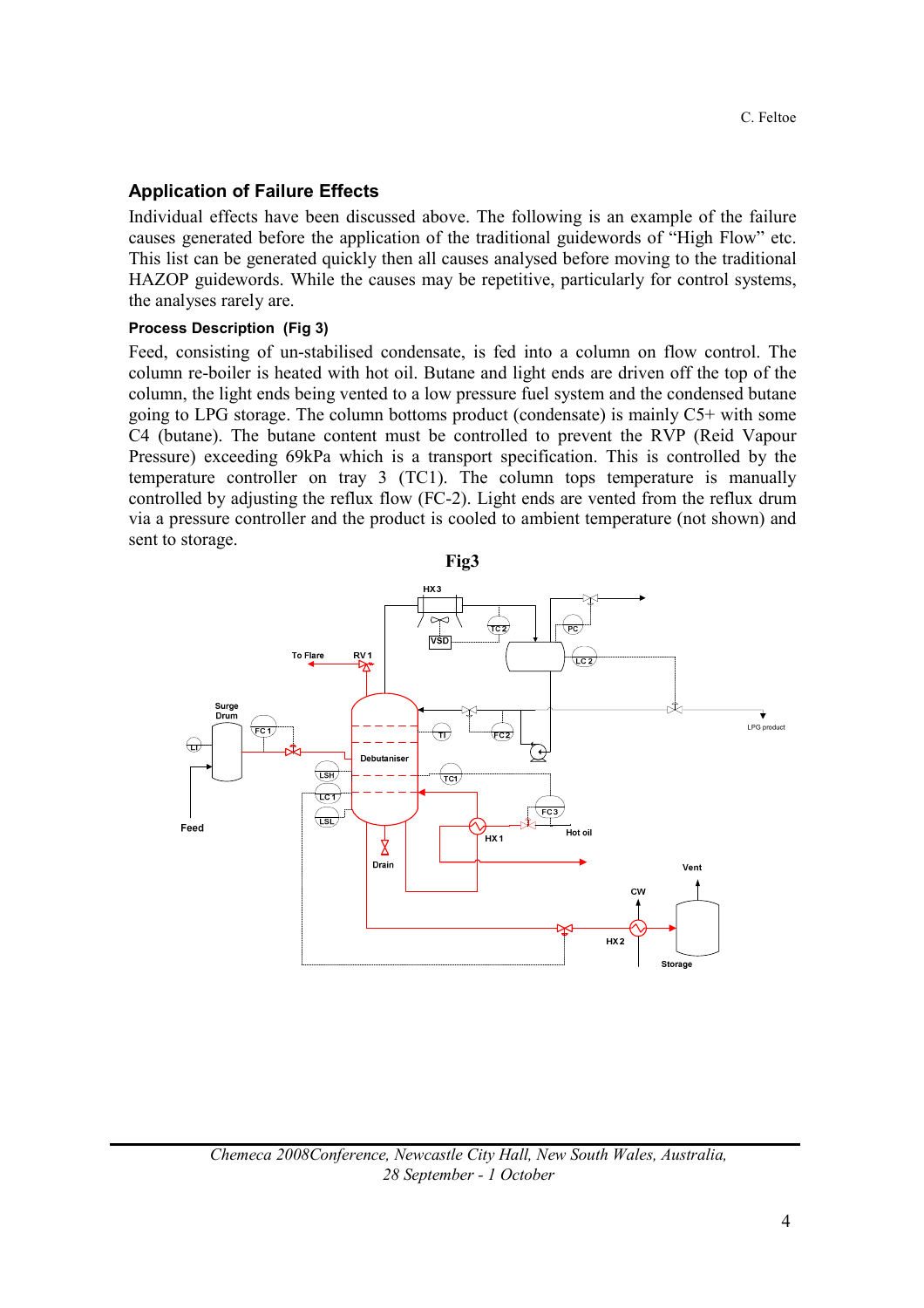#### C. Feltoe

#### HAZOP Worksheet

|                                        | Diagram: DB 723-P-11 rev D             |                        | Design Intent: Debutaniser feed to column bottoms, re-boil and<br>Line No:23 (red)<br>product to storage. |                                                                                       |      |                       |                                                                       |    |  |
|----------------------------------------|----------------------------------------|------------------------|-----------------------------------------------------------------------------------------------------------|---------------------------------------------------------------------------------------|------|-----------------------|-----------------------------------------------------------------------|----|--|
| Study<br>No.                           | Process<br>Deviation                   | Cause                  | Consequence                                                                                               | Safeguards                                                                            | Risk | Act <sup>n</sup><br># | Action                                                                | By |  |
|                                        | Line Comments:                         |                        |                                                                                                           |                                                                                       |      |                       |                                                                       |    |  |
| TC 1 to control RVP below 69 kPa<br>1. |                                        |                        |                                                                                                           |                                                                                       |      |                       |                                                                       |    |  |
| 2.                                     |                                        |                        | Zero water assumed in feed other than under process upset.                                                |                                                                                       |      |                       |                                                                       |    |  |
| 23.1                                   | Control/Eq<br>Failure<br>$(Lo\ Flow)*$ | FC-1 Fails Hi          | Reduced throughput<br>- not significant                                                                   | Operator<br>observation of<br>low tops temp                                           | L    |                       |                                                                       |    |  |
| 23.2                                   | (Hi Flow)                              | FC-1 Fails Lo          | Hi feed to tower,<br>potential flooding,<br>Off spec products.<br>Significant<br>reprocessing cost.       | Product lab<br>analysis (too late)<br>Operator<br>observation of<br>temperatures.     | H    | $\mathbf{1}$          | Configure TAH on TI and<br>TAL on TC1.                                | AB |  |
| 23.3                                   | $\mathbf{H}$<br>(Hi Level)             | LC-1 Fails Lo          | Hi level, in tower,<br>tray damage.                                                                       | LSH                                                                                   | L    |                       |                                                                       |    |  |
| 23.4                                   | (Lo Level)                             | LC-1 Fails Hi          | Lo Level, re-boiler<br>tubes exposed, tube<br>failure, C4 in hot oil.<br>Vapour by pass to                | LSL.<br>Vent sized for<br>LCV fail open.                                              | H    | $\overline{c}$        | Confirm if tubes<br>designed to run dry, if not<br>revisit metallurgy | CD |  |
|                                        |                                        |                        | storage, storage<br>overpressure.                                                                         |                                                                                       |      | 3                     | Consider relocation of<br>FCV-3 downstream of re-<br>boiler.          | BC |  |
| 23.5                                   | π<br>(Hi level)                        | LSH Fails on<br>demand | As Study23.3                                                                                              | NA                                                                                    |      | $\overline{4}$        | Feed into IPF** review                                                | BC |  |
| 23.6                                   | (Lo Level)                             | LSL Fails on<br>demand | As study 23.4                                                                                             | NA                                                                                    |      | $\overline{5}$        | Feed into IPF* review                                                 | BC |  |
| 23.7                                   | (Hii Flow)                             | RV-1 Spring<br>Failure | Rapid tower<br>depressuring.<br>Significant process<br>upset. Equipment<br>damage unlikely.               | Low likelihood<br>CCTV on flare<br>with operator<br>observation.<br>Numerous alarms   | L    |                       |                                                                       |    |  |
| 23.8                                   | (Hi Flow)                              | <b>RV-1 Passes</b>     | Loss of product to<br>flare                                                                               | CCTV on flare                                                                         | L    |                       |                                                                       |    |  |
| 23.9                                   | (Lo Temp)                              | TC-1 Fails Hi          | Lo bottoms<br>temperature,<br>condensate RVP high<br>Loss of C4 product.<br>C4 venting from<br>storage.   | Product lab<br>analysis.<br>Operator<br>observation of<br>storage vent<br>(unlikely). | M    | 6                     | Provide independent TI on<br>tray 3                                   | BC |  |
| 23.10                                  | π                                      | TC-1 Fails Lo          |                                                                                                           |                                                                                       |      |                       |                                                                       |    |  |
|                                        | (Hi Temp)<br>$\overline{u}$            |                        |                                                                                                           |                                                                                       |      |                       |                                                                       |    |  |
| 23.11                                  | (Lo Flow)                              | FC-3 Fails Hi          |                                                                                                           |                                                                                       |      |                       |                                                                       |    |  |
| 23.12                                  | (Hi Flow)                              | FC-3 Fails Lo          |                                                                                                           |                                                                                       |      |                       |                                                                       |    |  |
| 23.13                                  | $\overline{u}$<br>(Impuities)          | HX-1 Leaks             |                                                                                                           |                                                                                       |      |                       |                                                                       |    |  |
| 23.14                                  | $\overline{\mathbf{u}}$                | HX-2 Leaks             |                                                                                                           |                                                                                       |      |                       |                                                                       |    |  |
|                                        | (Impurities)                           |                        |                                                                                                           |                                                                                       |      |                       |                                                                       |    |  |

\*  $(xxx)$  – Equivalent traditional guideword<br>\* \* IPF – Instrumented Protection Function

.

IPF – Instrumented Protection Function review leading to SIL determination

Once all the above causes have been addressed then the traditional guidewords can be applied.

| 23.15 | Hi Flow     | Operator set  |  |  |  |
|-------|-------------|---------------|--|--|--|
|       |             | point error   |  |  |  |
| 23.16 | Misdirected | Drain open or |  |  |  |
|       | Flow        | passing       |  |  |  |
| 23.17 | Lo Flow     | Loss of Feed  |  |  |  |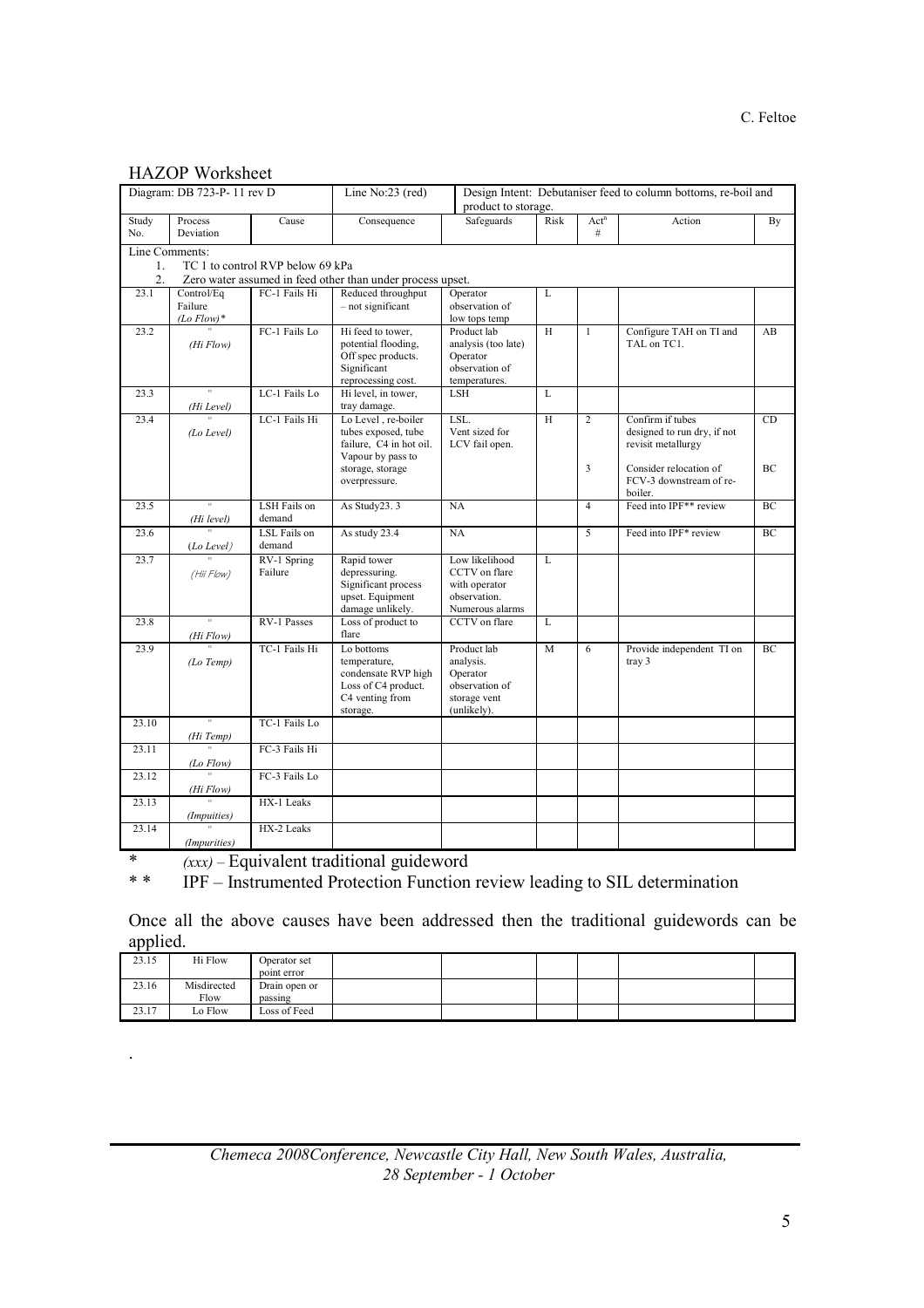## Developing Failure Effects.

There are several questions which can be asked (and answered) for control system and equipment failures. The following represents some of them. The consequences, safeguards and actions below are arbitrary.

#### Control Systems:

The following example refers to a level control system however the same questions can be asked about flow, pressure and temperature control systems.

Figure 2a shows a knock out vessel separating liquid from gas. It is equipped with a level control linked to a variable speed pump which removes the liquid. In addition there are independent high and low level switches, that alarm and trip the pump, and an overhead compressor (not shown).



| Cause 1     | Level Transmitter Fails High: This means there is an offset such that the        |  |  |  |  |
|-------------|----------------------------------------------------------------------------------|--|--|--|--|
|             | instrument is reading higher than the actual level. The controller will still be |  |  |  |  |
|             | controlling to the set point so the operator will be unaware of the fault.       |  |  |  |  |
| Consequence | Low level in the vessel, pump cavitation, possible seal failure and fire.        |  |  |  |  |
|             | Eventual backflow if pump trips.                                                 |  |  |  |  |
| Safeguards  | Low level switch alarms and trips pump, operator observation of cavitation       |  |  |  |  |
|             | (not considered likely).                                                         |  |  |  |  |
| <b>Risk</b> | Medium                                                                           |  |  |  |  |
| Action      | Quantify risk and consider backflow protection.                                  |  |  |  |  |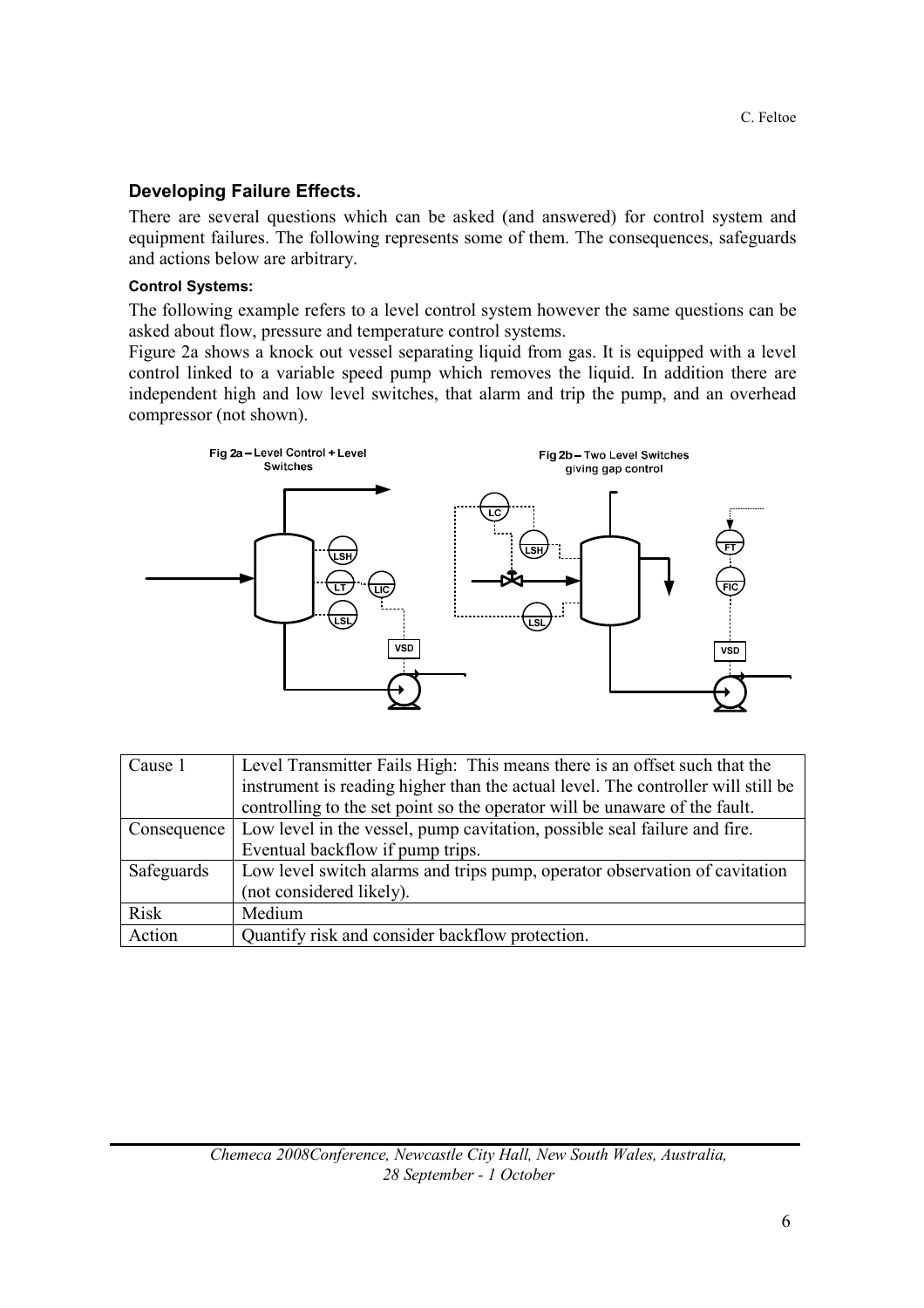| Cause 2     | Level Transmitter Fails Low: The offset is now lower than the actual level |
|-------------|----------------------------------------------------------------------------|
| Consequence | High Level with liquid carryover. Compressor damage – significant cost.    |
| Safeguards  | High level switch alarms and trips compressor.                             |
| <b>Risk</b> | High (Considered likely within life of plant)                              |
| Action      | Feed into IPF (Instrument Protection) review and provide protection with   |
|             | appropriate SIL (Safety Integrity Level).                                  |

The next "cause" to be considered is the "failure on demand" of each level switch. The consequence will be the same as for the transmitter failures. The required SIL level can now be determined (or tabled for a separate meeting) and the system designed to provide the required probability of failure on demand (fractional dead time/unavailability, whichever terminology you care to use).

It is now common to have two level transmitters (one for control and the other for independent safeguarding actions) rather than a level transmitter and two switches. The total cost is similar once cabling etc has been included and a comparison between transmitters is provided reducing the need for periodic calibration. Full function testing is still required to verify the status of other elements in the system. While the use of a second transmitter is an improvement, additional failures are introduced as follows.

"Fail Low" of the trip transmitter could result in a failure to trip on demand for a high level or a spurious low level trip.

"Fail High" will be the reverse. Failure to trip on a low level or a spurious high level trip.

Fig 2b is an atmospheric feed vessel with a constant flow out and on/off make up based upon the level switches. (A silly arrangement, but one which can be found. This guarantees an incident every time a switch fails in service).

| Level Switch Low (LSL) fails on demand: A demand is placed upon it             |
|--------------------------------------------------------------------------------|
| every time it is asked to operate.                                             |
| The pump will cavitate eventually running dry. Worst case - pump               |
| replacement. (Quick evaluation by leader: $Cost \sim $3000$ for each switch    |
| failure. Failure rate $\sim$ every 4 years for payback time of two years worth |
| spending $\sim$ \$1500 to eliminate)                                           |
| None                                                                           |
| Low                                                                            |
| Assess test frequency for switch and monitor performance.                      |
|                                                                                |

| Cause 2     | Level Switch High fails on demand.                                                                                                                  |  |  |  |
|-------------|-----------------------------------------------------------------------------------------------------------------------------------------------------|--|--|--|
| Consequence | Overflow vessel into bund. The bund will hold the capacity of the tank. If<br>the feed is not stopped within 20 minutes the bund will overflow. The |  |  |  |
|             |                                                                                                                                                     |  |  |  |
|             | material is both expensive, difficult to recover and toxic to marine life.                                                                          |  |  |  |
| Safeguards  | Operator observation (not considered likely)                                                                                                        |  |  |  |
| <b>Risk</b> | High                                                                                                                                                |  |  |  |
| Action      | Provide valve position feed back on inlet with "time out" which shuts off                                                                           |  |  |  |
|             | the feed (based upon the expected frequency of operation).                                                                                          |  |  |  |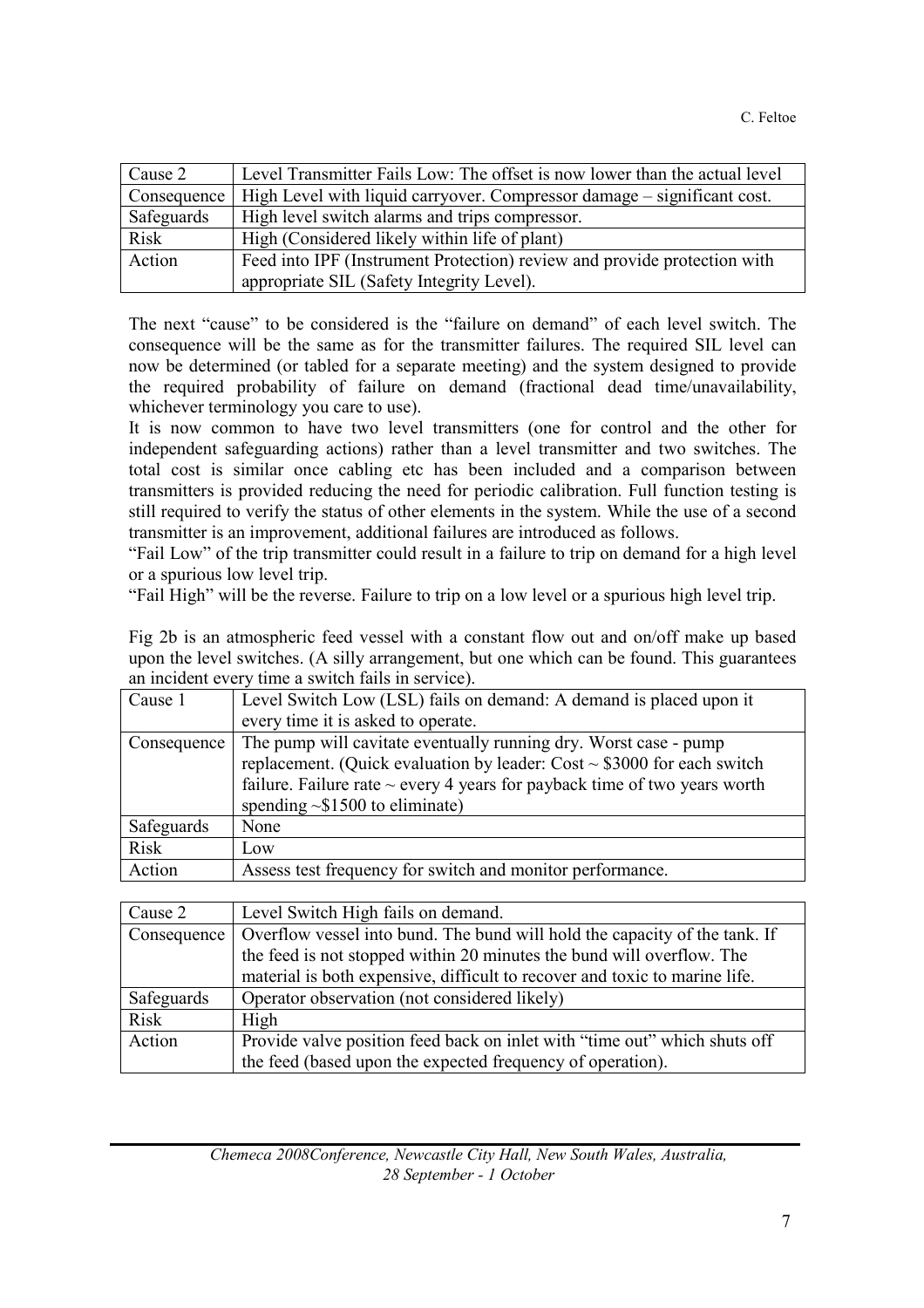#### Typical Equipment Failures:

#### Heat Exchangers:

E.g. Tube failure or cracked plate, fan trip (fin fan exchangers), weather extremes (e.g sudden deluge on fin fan exchanger), fouling (external or internal, hydrates, wax, bugs). The first question to ask for tube or plate failure is which way the leak will go. In many cases it could be either, depending on the position of an upstream control valve. Overpressure protection should be built into the design either by the provision of a safety valve or by the equipment design pressure. This leaves contamination and its downstream effects as the issue to be addressed, particularly in the food industry. Leaks between streams of similar phase and composition can be difficult to detect and can have significant consequences. For example, a leak on a gas to gas exchanger around a methanator feeding an ammonia synthesis loop can introduce carbon oxides to the synthesis loop and poison the ammonia converter catalyst. Aqueous to aqueous leaks can be difficult to detect so it is always worth checking whether steam or chilled water systems in the food industry have only food grade additives.

#### Pumps:

E.g. Seal failures: Single mechanical seals will require an external method of leak detection, if this can be justified. Where double mechanical seals are used, leak detection (at least of the inner seal) is usually provided.

Electrical failure: A trip causing the motor contactors to open is apparent to the operator. Mechanical Failure: A coupling or impeller failure can go undetected unless there is some secondary indication of operation such as flow.

#### Block Valves:

E.g. Stuck in wrong position or seat passing ("Misdirected Flow"): Feedback on automated block valves covers the "stuck" situation. A passing seat is insidious and if the consequence is significant, a double block and bleed should be considered. The dairy industry makes extensive use of valve feedback which is not the case in the oil or petrochemical industry.

#### Control valves:

Control valve failures are covered by the transmitter failures discussed above. The issues generated by the failure of the transmitter provide the loop's worst case since the operator will have no idea it has happened. Treating the valve separately is unnecessary repetition.

#### Relief Valves:

E.g. Failure to reseat (common): How will you know? What contingency is in place? Spring failure causing RV to open: Not common but not incredible

Fouled seat: A bursting disk backed up by an RV can be used but beware of hidden pitfalls.

#### Bursting Discs:

E.g. Pinhole or fatigue leading to in service failure, incorrect installation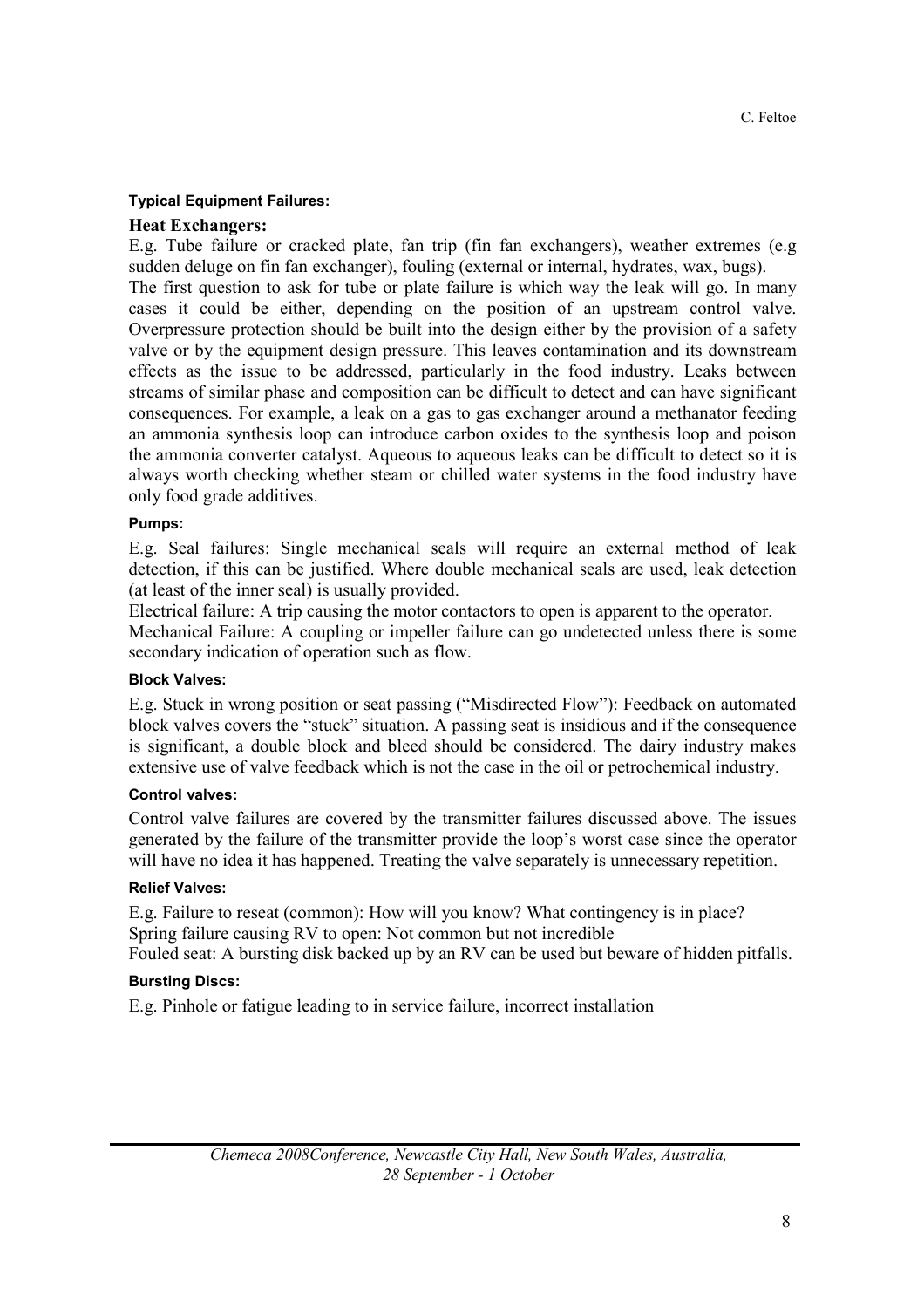#### Non Return Valves:

E.g. Stuck open: If the operation of a non return valve cannot be verified in service then it's use should only be considered for process rather than safety reasons.

#### Maintenance/Engineering Errors Post Start Up:

#### Control Valve Trim Change:

Check this does not compromise the sizing basis for a downstream relief valve.

#### XSV (emergency shutdown valve) Solenoid Change:

This can affect the speed the valve opens or closes. The sequence of closing may be important, for example an outlet XSV closing before and inlet XSV can create the high pressure situation it is intended to prevent.

#### Pump / Impeller replacement:

An almost identical pump is used as a spare with no hazardous area rating on the motor.

#### Pump Wiring (Centrifugal):

Rotation checks should pick up reverse wiring otherwise reduced performance will be the only indication.

#### Trimmed Impeller Replaced with Full Sized Impeller.

In most of the above cases the solution is to have a management system, such as control of change, in place.

#### Benefits:

The suggestion, to commence the study of each line by addressing the failure effects as individual causes, does not change the principles upon which HAZOP is based. The classical HAZOP guidewords are still applied after the failures have been analysed but only additional issues are considered. It should be noted that a conscientious application of the traditional guidewords alone should bring out all of the issues raised by the failure effects application. But why wait? The HAZOP worksheet completed for fig 3 identifies all the failure effect process deviations as "equipment or control system failure". Study item "23.1" could just as easily have been labelled "Low Flow".

The quality of the review is of paramount importance and many factors can compromise this. A large study can involve many P&ID's and requires stamina from both the leader and the team. After a few sessions, the sight of "High Flow" for the  $57<sup>th</sup>$  time can induce an attention deficit known as "analysis paralysis". The number of visits to this guideword do not change, but the mental burden is reduced. In addition, some team members find the classical guidewords abstract, making the generation of "causes" hard work. It is easier to generate a list of equipment and control system failures at the outset. By progressing along a line, identifying all the failures associated with equipment and control systems, a list of "causes" is immediately generated for the team to get stuck into. Having worked through these, they will have a very good understanding of the line and it's dynamics. The classical guidewords are then applied. Only issues not already raised in the study of failure effects are addressed and documented. It could be argued that time is saved in the generation of "causes" but time saving is not the objective. HAZOP quality is the main issue.